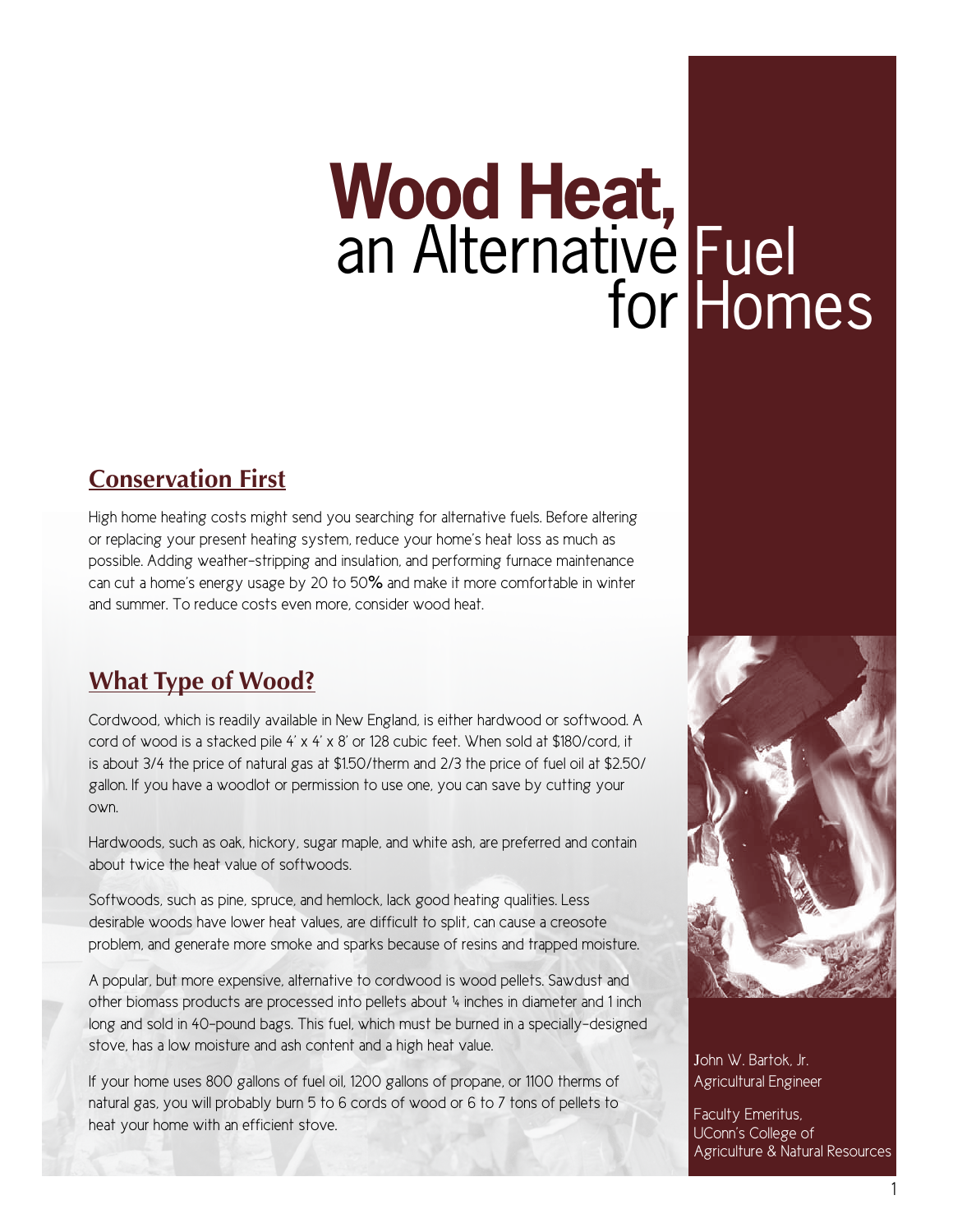# **Comparing Heating Fuel Costs**



## Understanding the chart:

Select a fuel you wish to compare from the left column. Follow the horizontal line to its right until you find your current cost per unit.

Look vertically up and down the column to see approximate costs for other fuels.

#### Example:

To compare fuel costs find "fuel oil" in the left hand column. Follow the line to what it costs to buy a gallon in your area, in the example \$3.00 a gallon. The dotted vertical intersects the equivalent cost of other fuels on the chart for the same amount of heat.

In the example, fuel oil for \$3.00 a gallon is selected. Following the dotted verticle line, we find that cordwood would have to cost \$403.00 a cord before it is more expensive than oil.

## **Assumptions on Fuel Efficiency**

| Fuel oil          | $1^{\circ}$ |
|-------------------|-------------|
| Natural gas       |             |
| Propane           | ί           |
| Seasoned hardwood | ź           |
| Wood pellets      | ٤           |
| Shell corn        | 7           |
| Electricity       | Ξ           |

IOO,000 Btu/therm 80% efficiency 92,500 Btu/gallon 79% efficiency 20,000,000 Btu/cord 77% efficiency 8,000 Btu/pound 83% efficiency 7,000 Btu/pound 80% efficiency 8413 Btu/kilowatt-hour 100% efficiency

Ruel 138,000 Btu/gallon 83% efficiency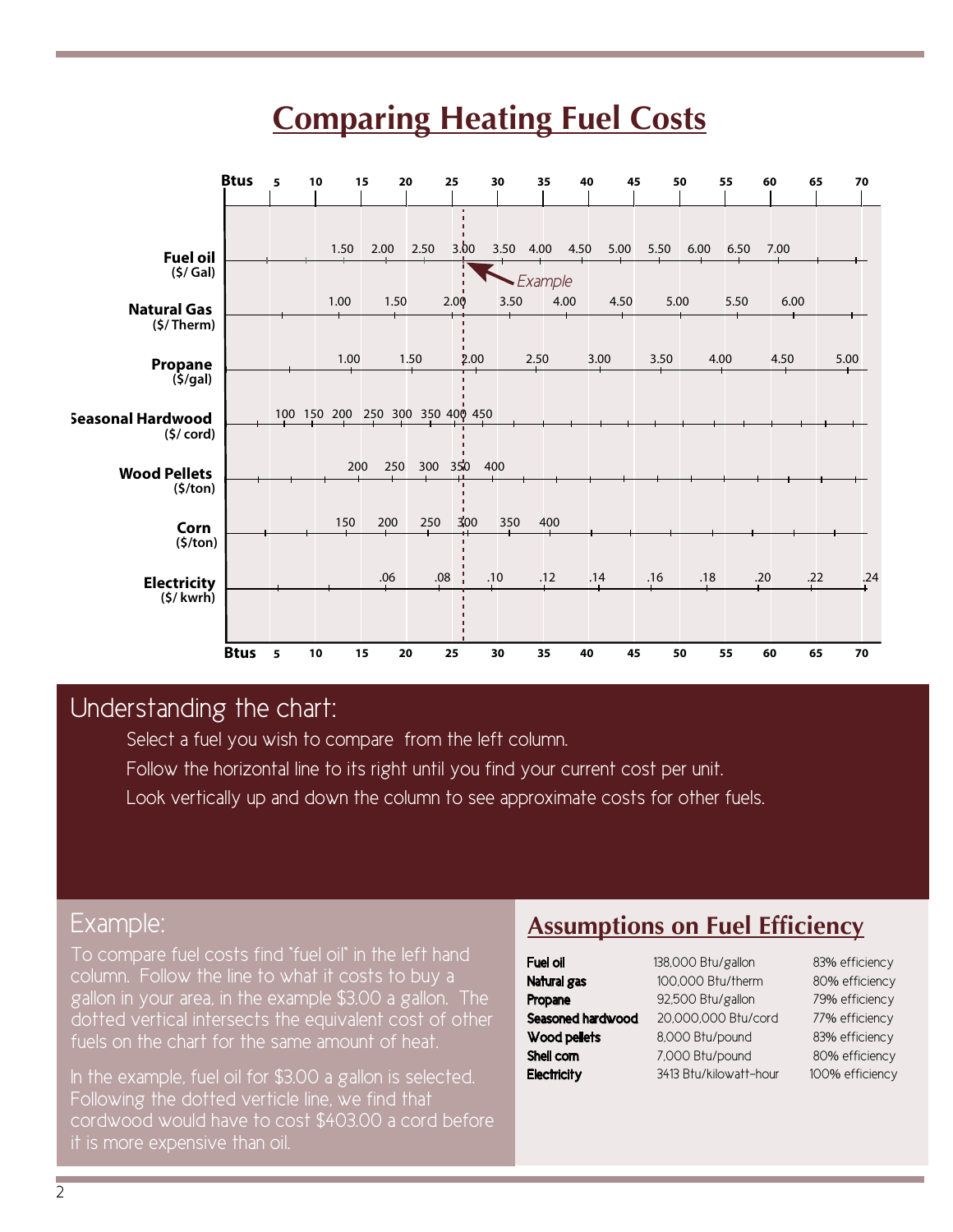### **What Type of Stove?**

An experienced stove dealer can suggest a unit for the number of rooms or cubic feet you want to heat.

Radiant stoves use wave energy to heat objects and people the way the sun does. The closer you are, the warmer you are. Circulating stoves have a metal enclosure about two inches from a firebox. They circulate room air naturally or with a blower and heat the whole room. Their surface is cooler and, therefore, safer around children.

The most common materials, plate steel and cast-iron, hold up well to the heat generated by fire. A firebrick liner can protect the metal and retain a higher temperature in the firebox. By decreasing the smoke generated and increasing

heat recovery from the wood, manufacturer-added baffles or catalytic combustors help meet Environmental Protection Association emission standards.

Placement and connection depend on the unit. A regular wood stove, which can go in a fireplace, corner of the room, or basement, uses an existing or new masonry chimney flue or an approved stainless steel factory-built one. Some pellet stoves are vented outside with common PVC plastic pipe, eliminating the need for a chimney.

Wood-fired furnaces and boilers go in the basement. These can be connected to an existing fossil fuel system, which will serve as backup when the fire goes out. Outdoor wood furnaces are installed outside away from structures. Connecticut regulates their placement for optimal health and minimal nuisance. A zoning permit may be needed.

### **Installing the Stove**

Avoid fire hazards with safe and proper installation and operation. A building permit and inspection are required, and, usually, the insurance company requires notification.

All new stoves and furnaces must meet Underwriters Laboratories, Inc. (UL) standards. Follow the operating manual for safe installation procedures and wall and floor clearance particulars. National Fire Protection Association (NFPA) standards apply to units without a UL listing. The local building inspector has this information.

Combustibles, such as the wood supply, furniture, and draperies, should be kept at least 36 inches away. Protect combustible floors and walls. Install smoke detectors just outside bedrooms and above the stove. Place a fire extinguisher near the entrance to the room with the stove.

Before connecting a stove or furnace, hire a chimney sweep to do the difficult and hazardous job of chimney cleaning and inspection. The sweep should check for a cracked lining and make sure the chimney's mortar joints are solid.

Consult the installation manual for chimney flue size requirements. If the flue is too small, it restricts combustion gas venting and causes smoke. A flue that is too large, such as a fireplace flue, reduces the draft and cools the combustion gases to create creosote. Install a stainless steel liner to make the flue smaller. Building codes forbid connecting a solid-fuel heater to a flue serving appliances burning other fuels.